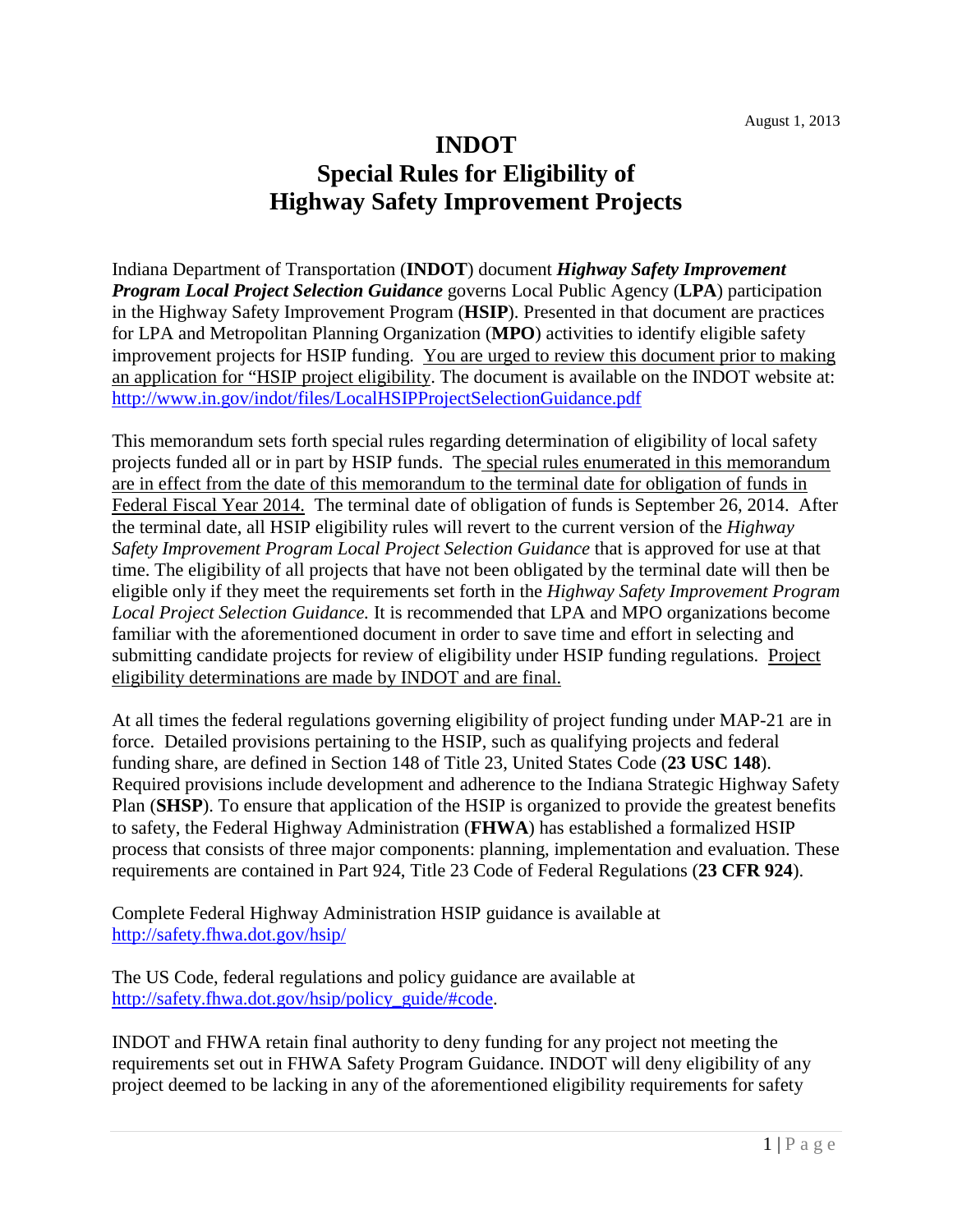funding. After review of the application, INDOT may take one of the following options:

- 1. Approve eligibility of the project funding request as submitted.
- 2. Deny eligibility due to a lack of documentation or failure of the proposal to meet one of the eligibility requirements.

In the case of denial of project eligibility, the MPO or LPA will be informed that the application is ineligible or HSIP funding. The LPA may make corrections to faults found in the application or project proposal and re-submit if the current call is still open, or may submit the application in the next project call cycle. Note that calls for new projects are scheduled and are under the authority of the INDOT, LPA Grant Administration Division.

In addition, the FHWA or INDOT may occasionally select at random project(s) for detailed process review.

## **HSIP Project Eligibility Requirements**

In all cases, candidate safety projects must demonstrate eligibility in order to receive HSIP funding. The key elements to achieve eligible project selection for the HSIP program are as follows:

1. The proposed countermeasure to these crashes must address one or more of the emphasis areas listed in the current version of the *Indiana Strategic Highway Safety Plan (SHSP)*. See Table below or Indiana's SHSP, available at [http://www.in.gov/indot/files/shsp\(1\).pdf](http://www.in.gov/indot/files/shsp(1).pdf)

|   | 2010 Strategic Highway Safety Plan - Emphasis Areas                                                      |
|---|----------------------------------------------------------------------------------------------------------|
|   | Lane Departure Crashes                                                                                   |
|   | <b>Intersection Crashes</b>                                                                              |
|   | Large Vehicle Conflict Crashes (Large Trucks and Trains)                                                 |
| 4 | Roadway Restriction Related Crashes (quick crash clearance and work zone safety)                         |
|   | Vulnerable User Crashes (pedestrian, bicycle and motorcycles)                                            |
|   | Human Factor Contribution to Crashes (Alcohol, Occupant Protection, Young Drivers and Dangerous Driving) |

2. The location experiences a higher than normal frequency, rate and/or risk of fatal and incapacitating injury events, herein referred to as Severe Crashes. The applicant must provide explicit evidence that severe crash risk exists and provide a clear explanation as to how the proposed improvement will reduce severe crashes. The Indiana State Police *Automated Reporting Information Exchange System* (**ARIES**) website is the recognized source for all roadway crash data.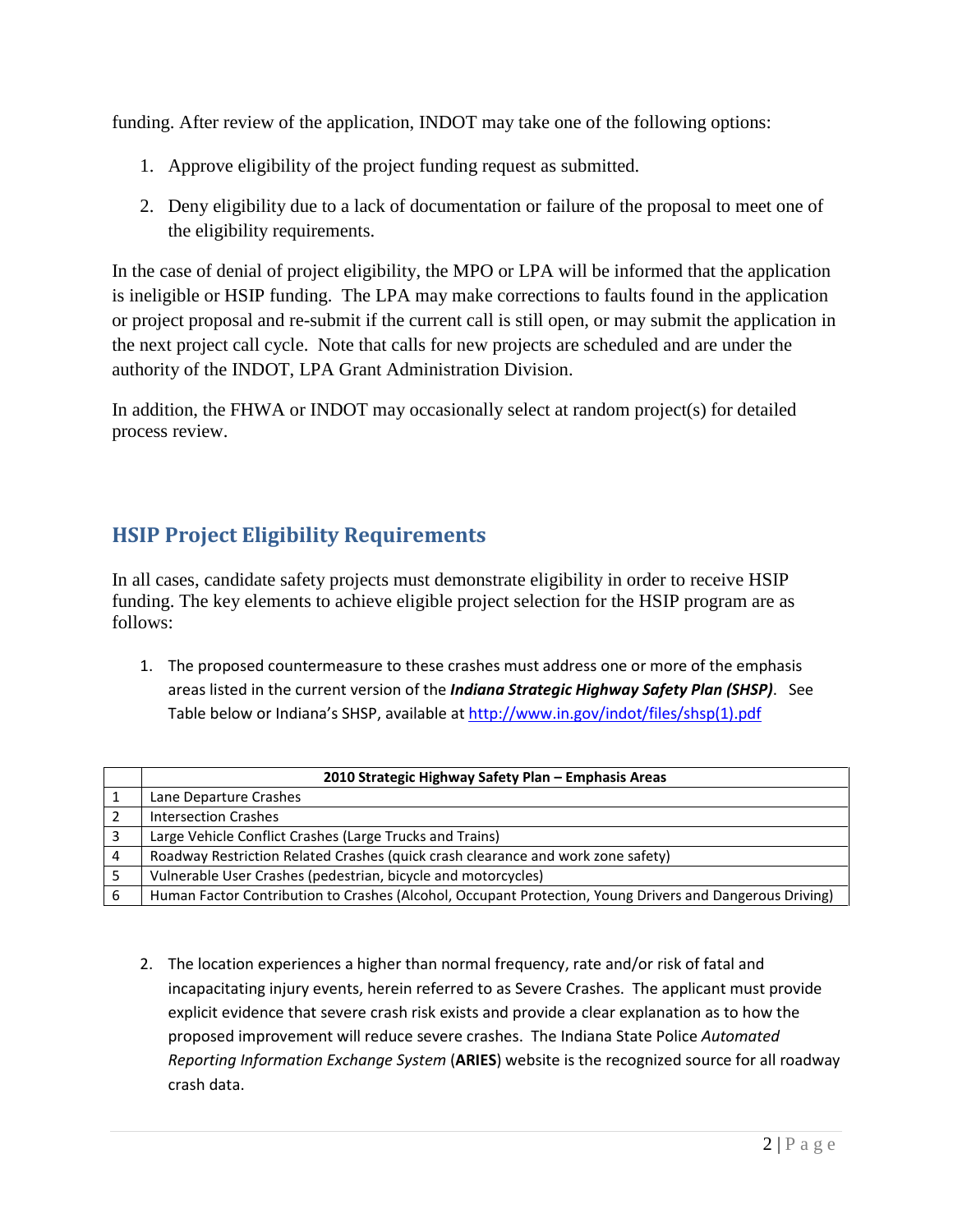3. The road owner agency applying for HSIP project funding must document that the proposed improvement provides a cost effective countermeasure to the existing traffic safety problem. In most cases involving individual locations with higher than nominal crash history, (also referred to as Hot Spots), a Benefit Cost Analysis. Specifically, a B/C ratio  $\geq 1.0$  is the most accessible means of determining the cost effectiveness of a proposed safety improvement. However, Special Rule # 1 (below) modifies this requirement for certain intersection improvement projects. Also special Rule #2 (below) describes the revised (expanded) list of systemic safety improvements that are the considered to be cost effective under this memorandum.

## **Special Rule #1: Intersection Improvement Projects**

For the limited time period extending from the data of this memorandum to September 26, 2014, a special rule governing the assumption of cost effectiveness requirement for HSIP funding of intersection improvement projects is modified as follows. All requests for HSIP eligibility findings for intersection improvement projects must include a benefit/cost analysis for traffic safety. However, projects that do not achieve a Benefit/Cost Ratio of 1.0 may still be considered by INDOT for HSIP funding eligibility under the following conditions:

- The HSIP portion of the project must not exceed a spending limit of \$2,000,000.
- The applicant must provide a detailed narrative to explain that the location experiences a higher than normal frequency, rate and/or risk of fatal and incapacitating injury events (severe crashes); and how the proposed project will reduce severe crashes.
- The narrative will be a strong factor in INDOT's appraisal of HSIP eligibility.

A cover letter must also be submitted by the project sponsor LPA, as described on page 11 of the *Highway Safety Improvement Program Local Project Selection Guidance,* and in compliance with any applicable MPO issued rules. A map clearly depicting the project area or specific locations where the safety improvements will be constructed is also required with the submission. All eligibility decisions by INDOT are final.

#### **Special Rule #2: Low Cost Systemic Safety Improvement Projects**

The current version of the *Highway Safety Improvement Program Local Project Selection Guidance* includes descriptions and prioritization criteria for ten Low Cost Systemic Safety Improvements. Special Rule #2 adds eight additional systemic project types that may be found eligible for HSIP funding.

## **Short Form Application for High Priority Systemic Countermeasures**

Previously, 8 of the 10 systemic improvement types found in the *Highway Safety Improvement Program Local Project Selection Guidance* were eligible to use a short form application for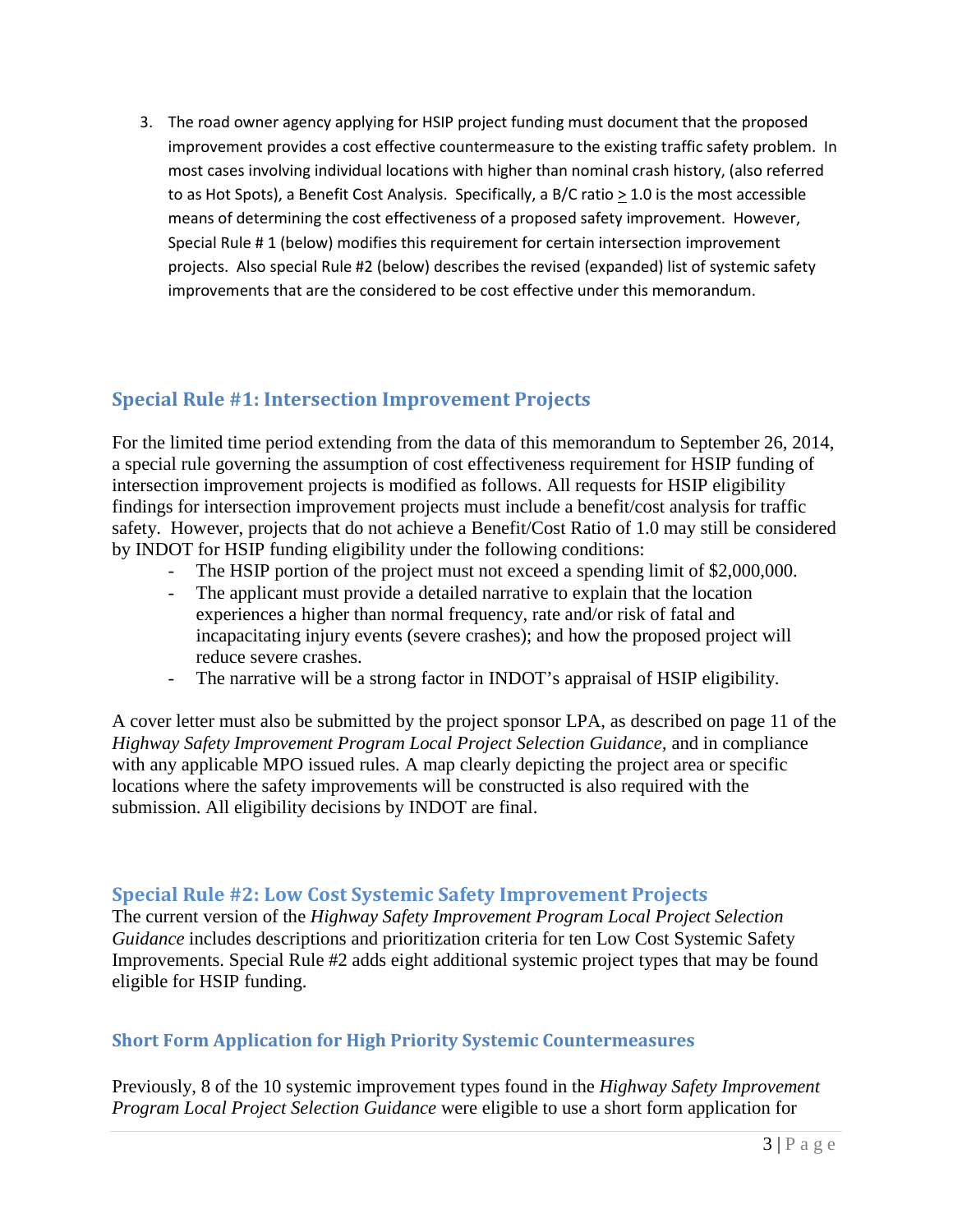eligibility review. Special Rule #2 establishes that 18 systemic improvement types (the original 10 plus 8 new) listed below may use the attached short form application for INDOT determination of HSIP project eligibility.

The High Priority Low Cost Systemic Countermeasures listed here-in are considered likely to provide a strong benefit to safety in the state of Indiana. As a result, these improvement types are exempt from the eligibility requirement that a  $B/C$  ratio  $> 1.0$  be demonstrated.

Applications for HSIP eligibility determination for the 18 listed systemic improvement types may use the attached short form, but also must be accompanied by a cover letter by the project sponsor LPA, as described on page 11 of the *Highway Safety Improvement Program Local Project Selection Guidance,* and in compliance with any applicable MPO issued rules*.* A map clearly depicting the project area or specific locations where the safety improvements will be constructed is also required with the submission.

The current approved form, Highway Safety Improvement Program Low Cost Systemic LPA Project Eligibility Request dated August 1, 2013 is attached to this memorandum. Do not use any previous version of the short form to apply for systemic projects.

Proposals for the low cost systemic safety improvements noted below require justification documentation aggregated for the area of the proposed improvement project. Analysis of crash data for a minimum of three continuous years will typically allow the applicant to meet this requirement. For certain type of projects, use of other data as described for each project type that may indicate a risk of severe crashes will be allowed. In either case a safety needs analysis must be documented, including a clear account of the safety performance problem and explanation of how the proposed HSIP investment will address that problem.

> *NOTE: Any federal-aid project is subject to review by the FHWA. LPA's are responsible for documenting safety countermeasure installation priorities., LPA's are strongly encouraged to document their projects thoroughly.*

## **LISTING OF LOW-COST SYSTEMIC SAFETY IMPROVEMENT TYPES**

For those items identified with an asterisk (\*), information regarding the original low cost systemic types of safety improvement types, including description and best methods to prioritize sites, is contained in the *Highway Safety Improvement Program Local Project Selection Guidance*.

Under Special Rule #2, the following items safety improvement types may use the attached short form application for eligibility determination. A description and prioritization methods for the new items on the expanded list of systemic safety improvement types follows the list: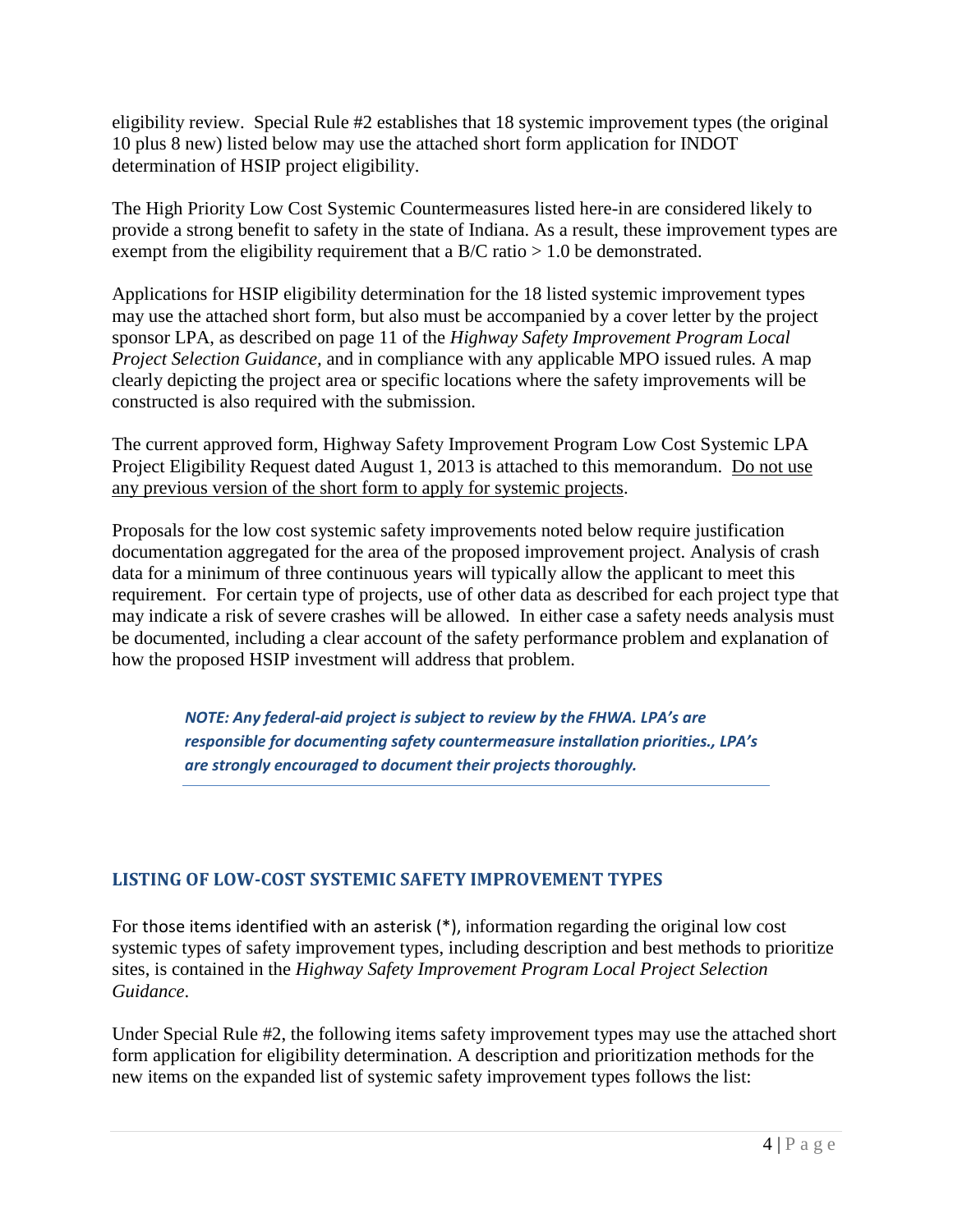1 \*Conduct inventory of traffic signs and upgrade warning & regulatory signs to meet MUTCD retroreflectivity requirements

2 \*Upgrade traffic signals to a minimum of one signal head per travel lane

3 \*Install black backing plates with reflective border on all traffic signal heads.

- 4 \*Make changes to yellow interval traffic signal timing or signal interconnect to improve safety
- 5 \*Install pedestrian push button and countdown heads on traffic signals

6 \*Install new pedestrian crosswalk warning signs, flashing beacons, special pavement markings

- 7. \*Upgrade guardrail end treatments to current standards
- 8. \* Install or upgrade passive or new active warning device at railroad crossings
- 9. \*Improve visibility of intersections by providing lighting

10.\* Install guardrails or median barrier at locations where none existed before

#### (**The following are new systemic safety improvement types**)

11. Install or upgrade pedestrian curb ramps and refuge areas at areas of high conflict between pedestrians and vehicular traffic

12. Improve visibility of unsignalized intersections by installing upgraded/new warning devices

13. Install new centerline or edgeline pavement markings on unmarked roadways

14. Add centerline and/or edgeline rumble stripes (pavement marking over rumble) to rural public roads with speed limit > 50 mph

15. Add FHWA recommended High Friction Surface Treatments (HFST) to spot locations

16. Improve the visibility of curves by upgrading curve warning signs and markings

17. Install median cable barrier system on divided roads with grass median

18. Remove or shield permanent roadside safety obstructions

#### **Description / Prioritizations methods for New Low-Cost Systemic Safety Improvement Types**

11. Install or upgrade pedestrian warning devices, curb ramps and refuge areas at locations of high conflict between pedestrians and vehicular traffic

This project type addresses exposure of pedestrians to vehicles at high conflict locations. The eligibility of locations for crosswalk, refuge and pedestrian warning improvements will be based on higher than nominal level of conflict between motor vehicles and pedestrian users. The applicant must show evidence that there are high levels of conflict by comparison of vehicular volumes to pedestrian volumes. Where pedestrian counts are lacking, the LPA may use map tools to demonstrate that the proposed improvements are located on important pedestrian corridors or in the immediate vicinity of major pedestrian generators. All curb ramps, cross walks or refuge areas placed with federal funds must comply with applicable Americans with Disabilities (ADA) regulations.

Proposed locations must be prioritized by crashes or conflict/exposure data below:

- Traffic Volumes
- Pedestrian Volumes
- Presence of Major Pedestrian Generators

12. Improve visibility of unsignalized intersections by installing upgraded/new warning devices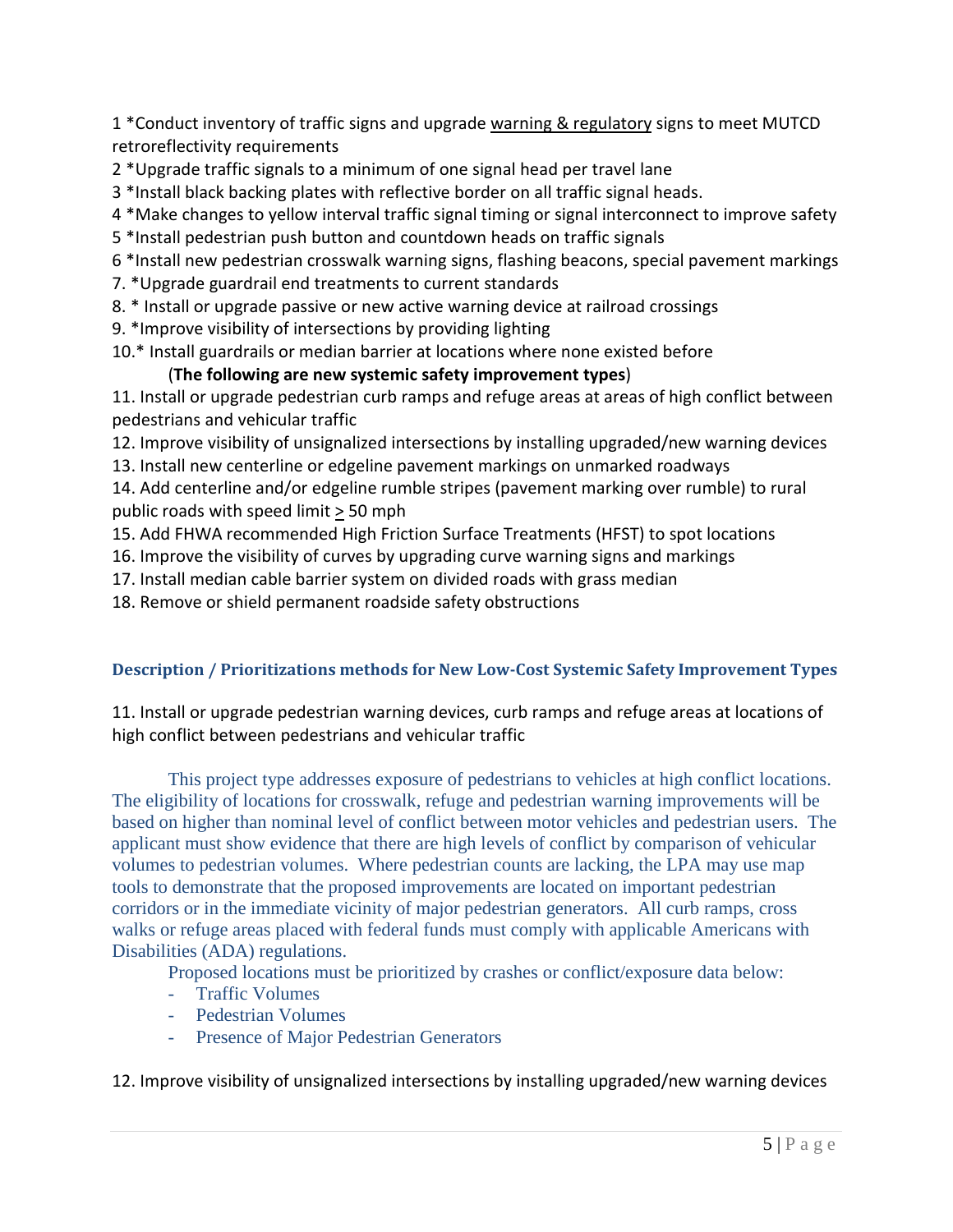The purpose of this systemic safety improvement type is to increase driver awareness of two and four way stop intersections at intersections with higher than nominal risk for severe crashes. The improvement type is the placement of high visibility signs and marking to call attention to the intersection controls. The counter measure may include warning signs, oversized or doubled Stop Signs and placement of new painted center lines and/or stop bars where none have previously existed

Proposed locations will be prioritized by crash history and/or one or more of the following:

- Curvature on an intersection approach or intersection sight distance
- Predominant user speed of the primary high volume roadway  $\geq$  35 mph

#### 13. Install new centerline or edgeline pavement markings on unmarked roadways

There is a 24% crash reduction factor associated with the addition of center and/or edgeline pavement markings to an unmarked paved roadway. Pavement condition should be reasonably good for this type of improvement to be effective.

Proposed road segments should be prioritized by crash history and/or one or more of the following:

- Higher traffic volume by AADT
- Higher posted speed limits
- Higher than nominal percentage of large vehicles

14. Add centerline and/or edgeline rumble stripes (pavement makings over rumble) to rural public roads with speed limit > 50 mph

There is a 37% crash reduction factor for head-on and sideswipe crashes and a 9% reduction for all crash types associated with the addition of centerline and edgeline rumble stripes roadways with posted speeds  $> 50$  mph. It is critical that the pavement be in relatively good condition and is > 20 feet wide for centerline markings and > 22 feet wide for both centerline and edgeline rumble stripes. INDOT has issued a pending Design Memorandum 13-13 that describes the criteria for construction of rumble stripes. Due to noise concerns, this improvement type is not intended for urban lower speed roadway, particularly in areas of dense residential land use.

Proposed locations should be prioritized by crash data and at least one of the following:

- Narrow shoulder width
- Long road segments with minimal driveway count

#### 15. Add FHWA recommended High Friction Surface Treatments (HFST) to spot locations

HFST is regarded by FHWA as an *Every Day Counts* initiative. The FHWA guidance recommends that the aggregate should be extremely durable, polish-resistant, and provide very high friction. Calcined Bauxite is the best example and most used aggregate in HFST projects around the country. The improvement type consists of increasing the surface friction at critical spot locations that currently have relatively low friction. Construction takes place by hand or by machine application of an epoxy resin coating on the pavement surface then covering with